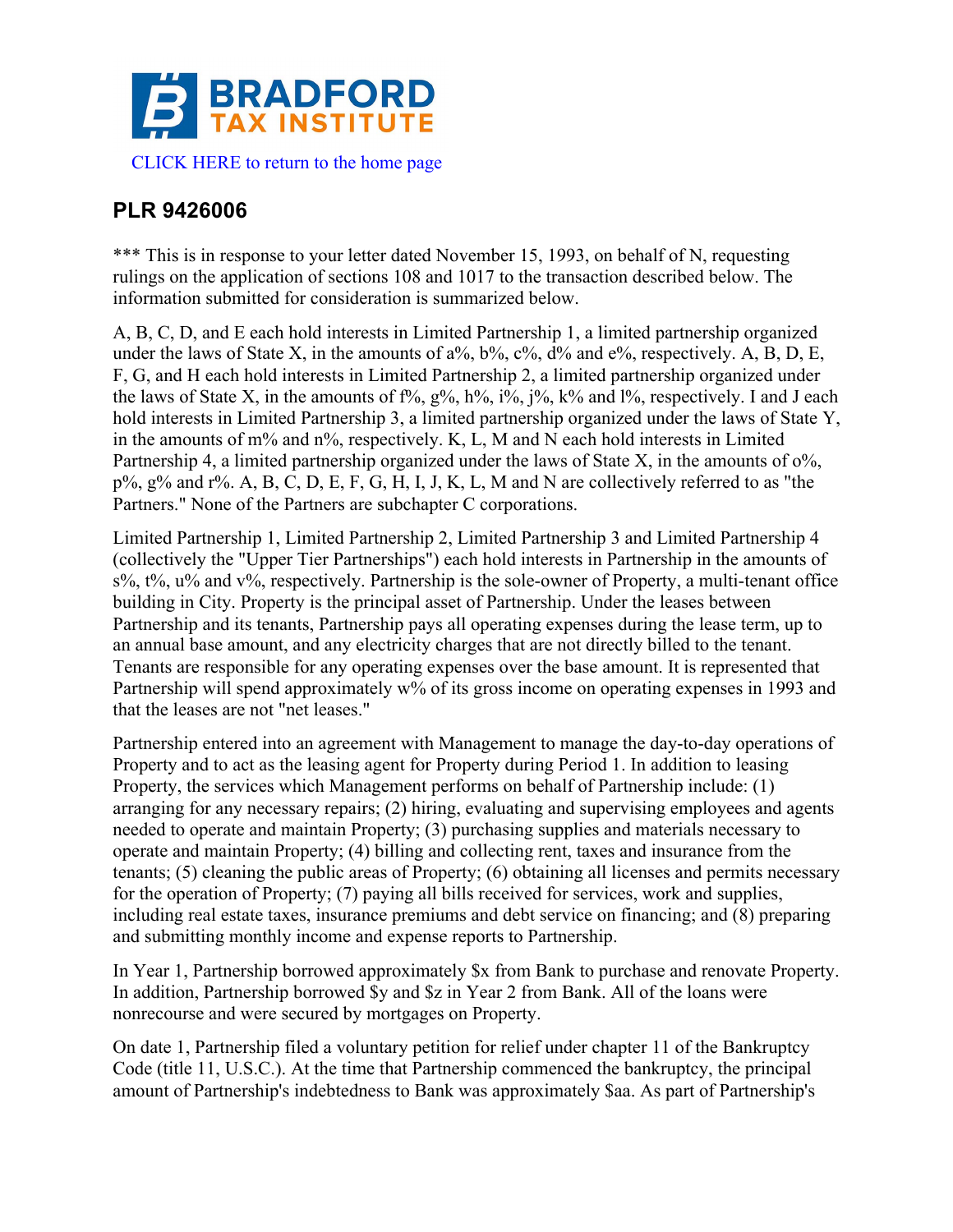plan of reorganization, Partnership's indebtedness to Bank will be restructured. The Partners believe that the restructuring of Partnership's indebtedness to Bank constitutes a modification of debt under section 1001 and that they will realize discharge of indebtedness income as a result of the restructuring.

Under section 61(a)(12) of the Code, gross income includes income from the discharge of indebtedness. See also section 1.61- 12(a) of the Income Tax Regulations.

 Section 108 of the Code excludes discharge of indebtedness income from gross income under certain circumstances. Section 108(a)(1)(D) excludes discharge of indebtedness income from a taxpayer's gross income if, in the case of a taxpayer other than a C corporation, the indebtedness discharged is qualified real property business indebtedness. Section 108(c) provides special rules for the exclusion of discharge of indebtedness income under section  $108(a)(1)(D)$ .

As an initial matter, we note that the exception set forth in section  $108(a)(1)(A)$  for discharges in bankruptcy will not apply to exclude any discharge of indebtedness income resulting from the restructuring of Partnership's indebtedness to Bank. Section 108(d)(6) provides, in part, that subsection (a) shall be applied at the partner level. Because Partnership, rather than the Partners, is in bankruptcy, the exception set forth in section  $108(a)(1)(A)$  does not apply to exclude discharge of indebtedness income from the Partners' gross income. Therefore, section  $108(a)(2)(A)$ , which provides, in part, that the exception provided for in section  $108(a)(1)(D)$ shall not apply to a discharge that occurs in bankruptcy, does not prevent the application of section  $108(a)(1)(D)$  to the Partners.

Section 108(c)(3) defines "qualified real property business indebtedness" as indebtedness which (A) was incurred or assumed by the taxpayer in connection with real property used in a trade or business and is secured by such real property, (B) was incurred or assumed before January 1, 1993, or if incurred or assumed on or after such date, is qualified acquisition indebtedness, and (C) with respect to which the taxpayer makes an election to have this paragraph apply.

The legislative history underlying section 108(a)(1)(D) provides that in the case of discharge of indebtedness of a partnership, the determination of whether debt is qualified real property business indebtedness is made at the partnership level. For example, if partnership debt is discharged, the determination of whether debt was incurred or assumed in connection with real property used in a trade or business is made by reference to the trade or business of the partnership and real property owned by the partnership. The election to apply the provision is made at the partner level, however, on a partner by partner basis. H.R. Rep. No. 111, 103rd Cong., 1st Sess., at 622-25 (1993). Therefore, the determination of whether Partnership's indebtedness to Bank was incurred or assumed in connection with real property used in a trade or business will be made by reference to the ownership and rental of Property by Partnership. The election to apply section  $108(a)(1)(D)$  must be made by the Partners, on a partner by partner basis.

The rental of even a single property may constitute a trade or business under various Internal Revenue Code provisions. See, e.g., Hazard v. Commissioner, 7 T.C. 372 (1946), acq. 1946-2 C.B. 3 (section 117 of the 1939 Code); Post v. Commissioner, 26 T.C. 1055 (1956), acg. 1958-2 C.B. 7 (same); Fegan v. Commissioner, 71 T.C. 791 (1979), aff'd 81-1 USTC para. 9436 (10th Cir. 1981) (section 1231); Curphey v. Commissioner, 73 T.C. 766 (1980) (section 280A); Pinchot v. Commissioner, 113 F.2d 718 (2d Cir. 1940) (section 871). However, the ownership and rental of real property does not, as a matter of law, constitute a trade or business. Curphey, 73 T.C. at 766. The issue is ultimately one of fact in which the scope of a taxpayer's activities,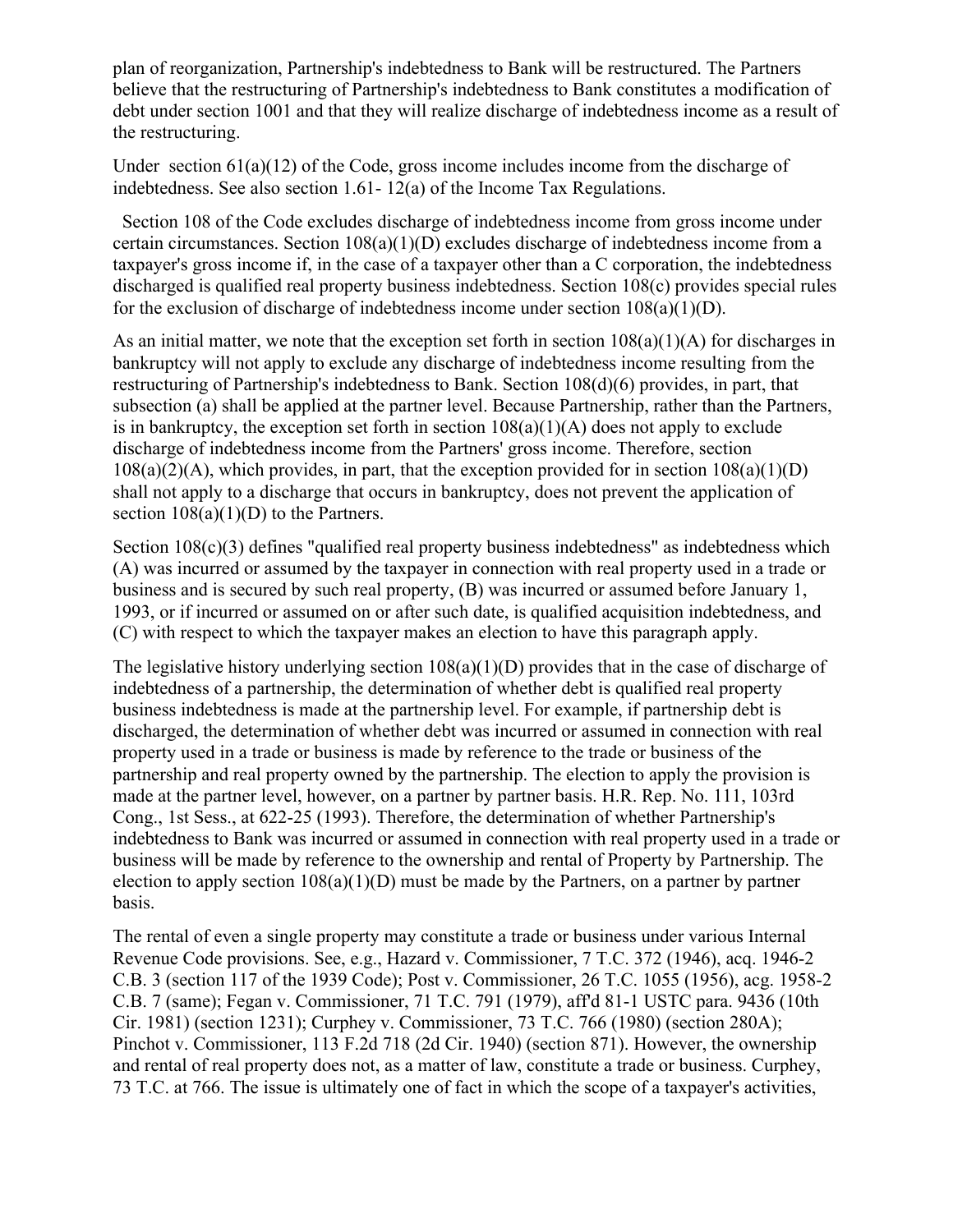either personally or through agents, in connection with the property, are so extensive as to rise to the stature of a trade or business. Bauer v. Commissioner, 168 F. Supp. 539, 541 (Ct. Cl. 1958).

In Rev. Rul. 73-522, 1973-2 C.B. 226, the Service held that rental of real property under a "net lease" does not render the lessor engaged in a trade or business with respect to such property for purposes of section 871 of the Code. Section 871 provides special rules for taxation of a nonresident alien engaged in a trade or business in the United States. Under the facts of the ruling, the taxpayer owned rental property situated in the United States that was subject to longterm leases providing for monthly payments by the lessee of real estate taxes, operating expenses, ground rent, repairs, interest and principal on existing mortgages, and insurance in connection with the leases property.

Section  $108(c)(1)(a)$  provides that the amount excluded from gross income under subparagraph (D) of subsection (a)(1) is applied to reduce the basis of the depreciable real property of the taxpayer. Section  $108(c)(1)(B)$  cross-references section 1017 for the applicable provisions for making the basis reduction described in section  $108(c)(1)(A)$ .

Section 1017(a) provides the general rule that if (1) an amount is excluded from gross income under section 108(a), and (2) under section (b)(2)(D), (b)(5), or (c)(1) of section 108, any portion of that amount is to be applied to reduce basis, then that portion is applied in reduction of basis of any property held by the taxpayer at the beginning of the taxable year following the taxable year in which discharge occurs.

Section 1017(B)(1) provides the general rule that the amount of reduction to be applied under subsection (a) (not in excess of the portion referred to in subsection (a)), and the particular properties the bases of which are to be reduced, is determined under regulations prescribed by the Secretary.

Notwithstanding the general rule of section 1017(b)(1), section 1017(b)(3) provides that certain reductions may only be made in the basis of depreciable property. Section 1017(b)(3)(A) provides that any amount which under section 108(b)(5) or is to be applied to reduce basis is applied only to reduce the basis of depreciable real property held by the taxpayer.

Section 1017(b)(3)(C) provides that, for purposes of this section, any interest of a partner in a partnership is treated as depreciable property to the extent of such partner's proportionate interest in the depreciable property held by the partnership. The preceding sentence applies only if there is a corresponding reduction in the partnership's basis in depreciable property with respect to the partner.

 Rev. Rul. 87-115, 1987-2 C.B. 163, provides that, under section 743(b) of the Code, the sale of an interest in an upper tier partnership results in an adjustment to the basis of the property of the lower tier partnership in which the upper tier partnership has an interest if, and only if, both the upper tier partnership and the lower tier partnership have made an election under section 754.

Based solely on the information submitted and provided that the leases between Partnership and its tenants constitute valid leases for federal income tax purposes, we rule as follows:

(1) Property is real property used in a trade or business within the meaning of section  $108(c)(3)(A)$ . Therefore, provided a timely election is made by the Partners, on a partner by partner basis, to have section 108(c) apply, Partnership's indebtedness to Bank constitutes qualified real property business indebtedness as defined in section  $108(c)(3)$  with respect to an electing Partner.